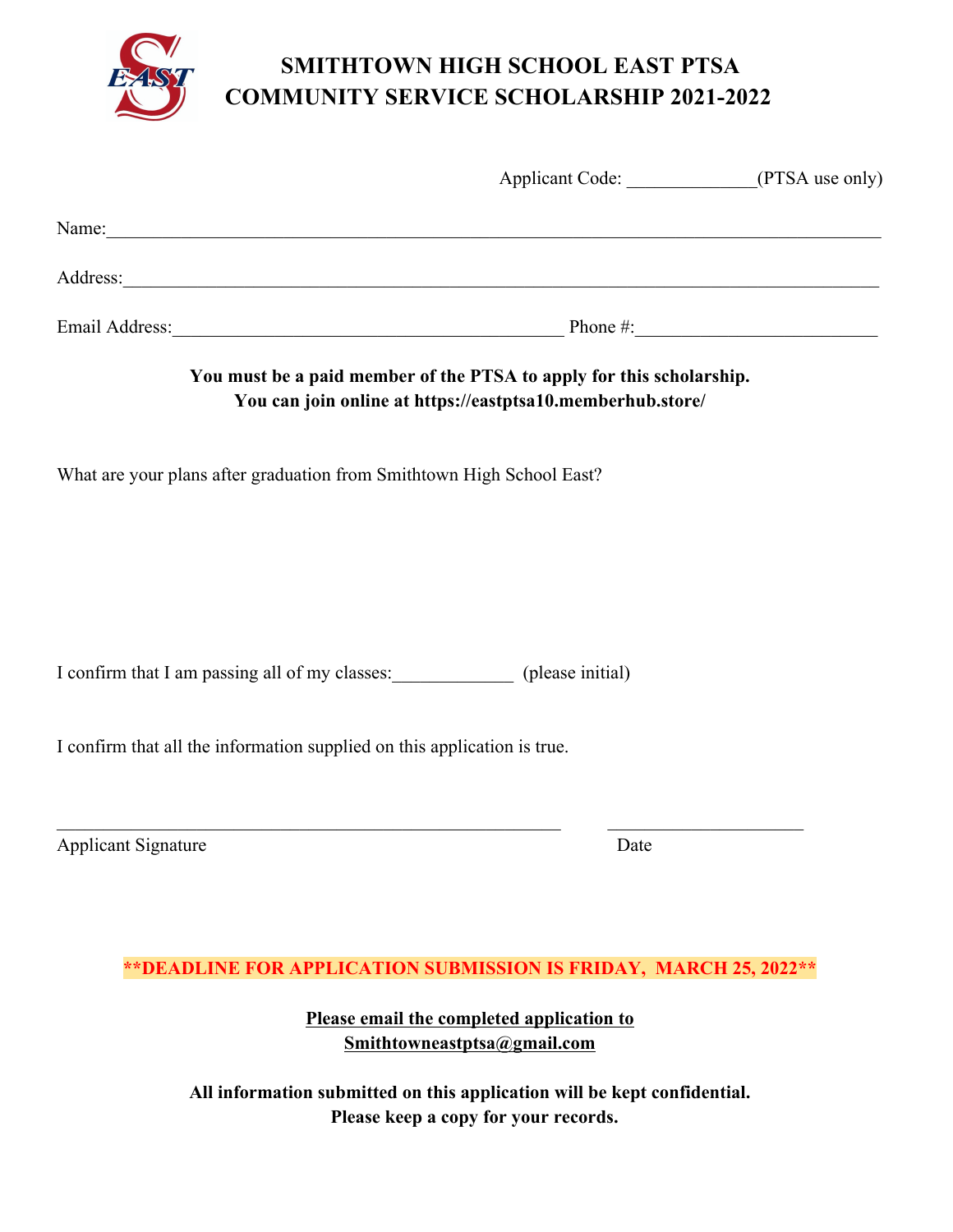## **Smithtown High School East PTSA Community Scholarship**

| <b>Applicant Name:</b> | <b>Applicant Code:</b> | (PTSA use only) |
|------------------------|------------------------|-----------------|
|------------------------|------------------------|-----------------|

#### **SCHOOL AND COMMUNITY SERVICE**

Please fill out the following for each organization (print out as many needed). Kindly, provide a contact person, telephone number, and/or an email address to confirm participation. This can be handwritten or typed.

| Name of School Club or Organization: Name of School Club or Organization: |           |      |  |  |
|---------------------------------------------------------------------------|-----------|------|--|--|
| Office or Position Held (if applicable):                                  |           |      |  |  |
| Please circle each grade in which you participated: 9th                   | 10th 11th | 12th |  |  |
| <b>Contact Name:</b>                                                      |           |      |  |  |
| Phone # or Email:                                                         |           |      |  |  |
|                                                                           |           |      |  |  |

Briefly describe this community service and the impact it has had on you: